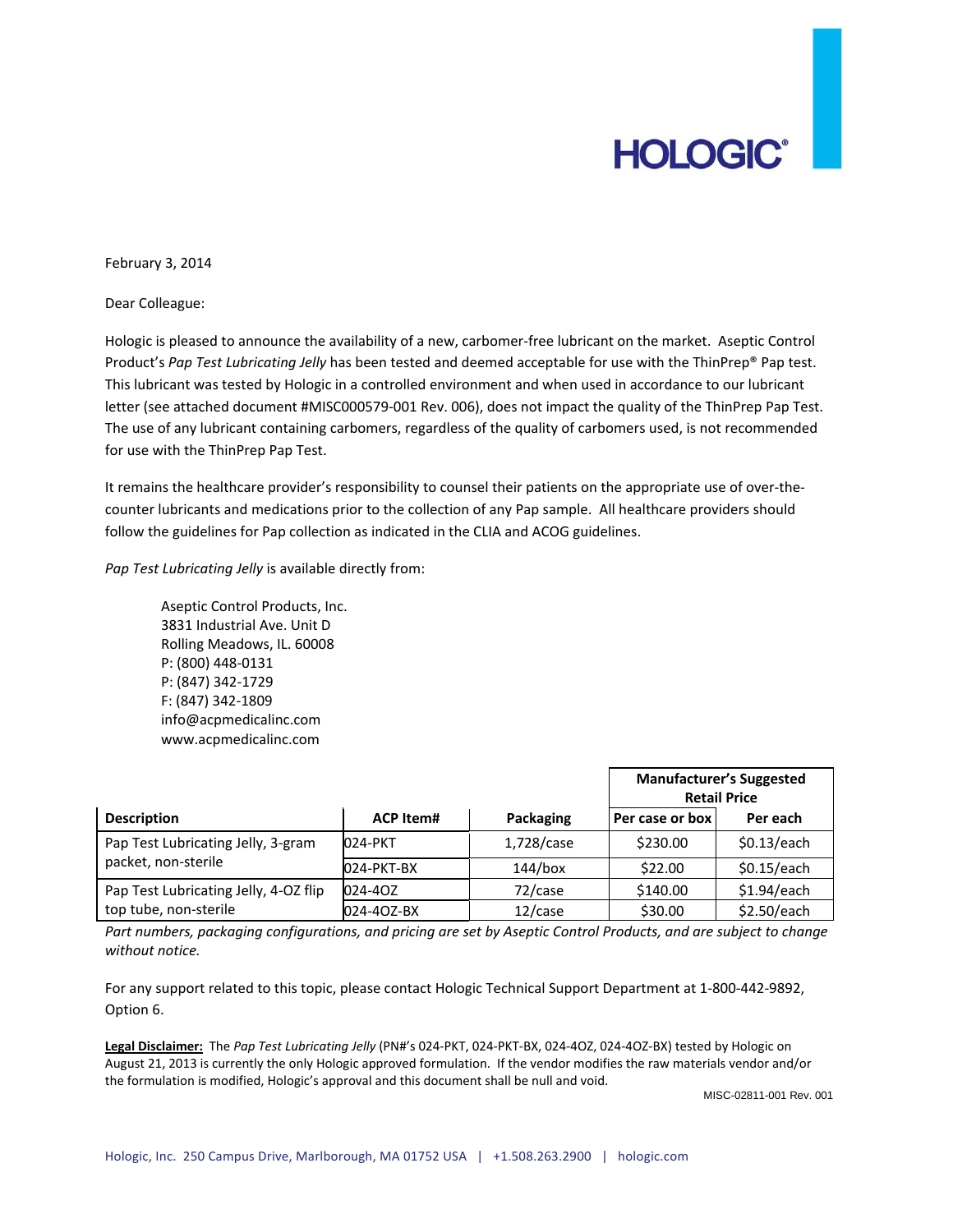# February 3, 2014

# **Re: Lubricant use during Pap sample collection**

# Dear Colleague,

On occasion, Hologic personnel are asked to provide information concerning the use of lubricants when collecting a Pap sample using the ThinPrep® Pap Test. As part of Hologic's continuing education for clinicians and laboratorians, this bulletin addresses the proper preparation of the cervix for an adequate Pap sample collection pertaining to the ThinPrep Pap Test and the use of lubricants on the speculum. Steps taken by the clinician, from patient education to improved sampling technique, may ensure that the sample collected maximizes the potential of the Pap test.<sup>1,2</sup>

### **Patient Education:**

Women should be counseled to refrain from intercourse, douching, using tampons, or using intravaginal medication for at least 48 hours before the examination to decrease the possibility that the number of exfoliated cells will be diminished or obscured by personal lubricants or spermicides.<sup>1,2</sup> In addition, the patient should avoid scheduling her appointment during heavy menstrual bleeding.<sup>1</sup> If you would like Hologic patient education materials for your office, please contact your Hologic representative.

### **Sample Collection Options for Lubricating the Speculum:**

- 1. **Lukewarm Water:** For a patient without physical or physiologic reasons for needing lubricant, lukewarm water may be used to warm and lubricate the speculum. This protocol has the least risk to the quality of the Pap sample collected.  $^{1,3}$  Professional organizations including ACOG and CLSI recognize that excessive use of lubricant may contaminate or obscure the Pap sample.
- 2. **Lubricant Gels:** If lubricant must be used due to patient discomfort or other circumstances, lubricant should be used sparingly and applied *only* to the exterior sides of the speculum blades, *avoiding contact with the tip of the speculum*. 1,2,3,4 (see pictures below) When a lubricant is used sparingly and appropriately, it poses little risk to the quality of the Pap sample. However, when a lubricant is used in excess, it can adversely affect the Pap sample. Hologic evaluated a variety of popular lubricants and found those containing carbomer or carbopol polymers (thickening agents) interfere with the ThinPrep Pap test when found in the sample vial.<sup>5</sup> Hologic recognizes the varying availability of different types of lubricants and recommends that, if used, any lubricant should be applied sparingly as described below.